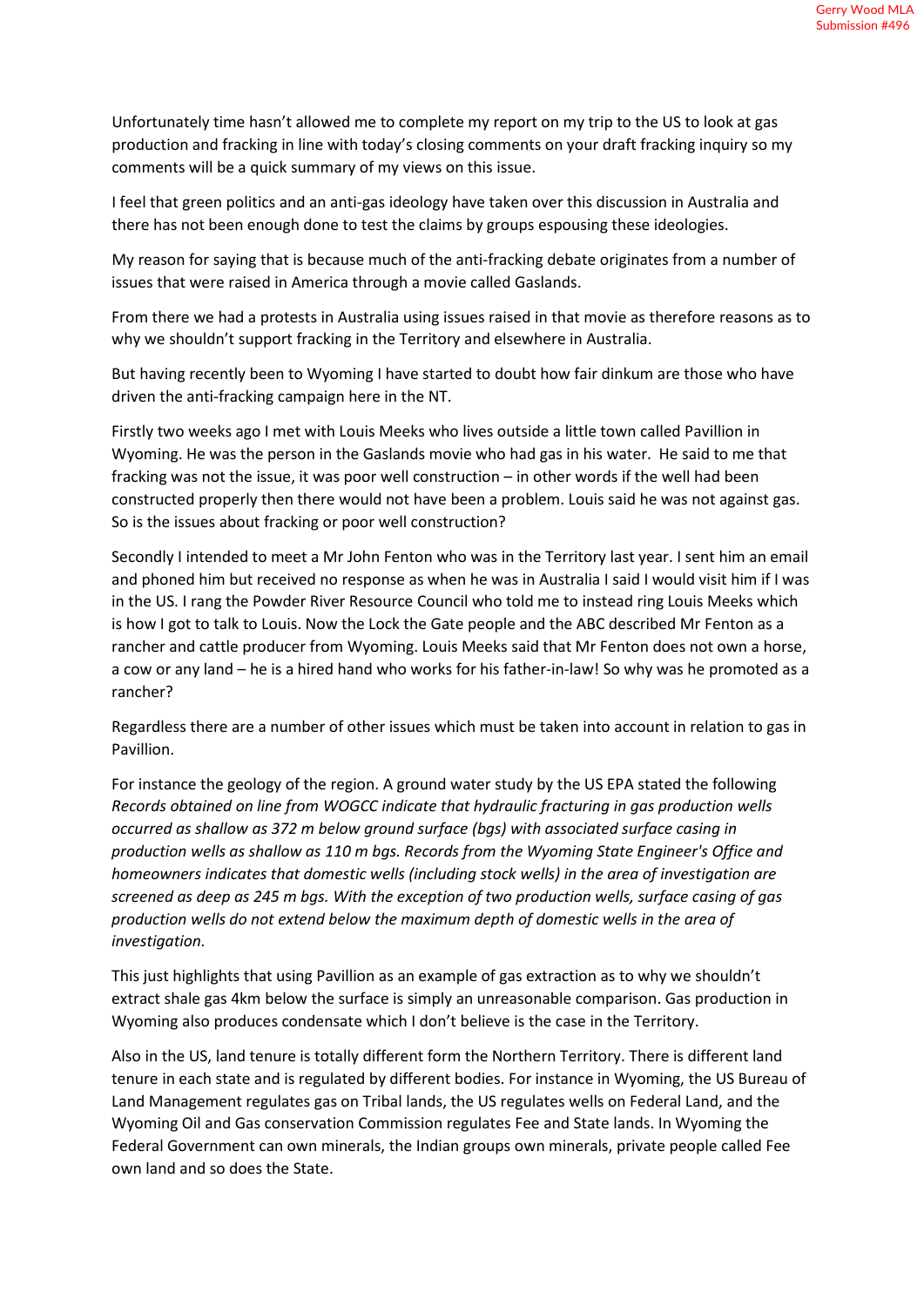I have attached some 2007 figures re Wyoming economy which I am presently updating.

I also travelled to Ohio and British Columbia.

Other things of note.

In relation to earthquakes in Oklahoma, Ohio Oil and Gas Commission (OOGC) manages the issue of earthquakes by regulation which up to 5 years ago Oklahoma wasn't doing. Ohio has seismic monitors around the state. If a company is drilling and they reach a certain level on the seismic recorders they must stop and produce a plan which reduces that seismic level – until they do that drilling must stop. Problems in Ohio solved by proper and enforceable regulation.

Secondly, in your report you say that water won't be able to be discharged underground. Used water is discharged underground in Wyoming, Ohio and British Columbia under licence and of course only if the geology allows it. I think a blanket ban without looking at each circumstance is too restrictive.

When you consider that over 1 million wells have been fracked in the US and considering the small number of issues raised some of which have not be proven then you get the impression that the perceived problems with gas extraction are exaggerated for political and ideological reasons using end of the world scenarios to push a cause. In the places I visited you don't see anti fracking signs and as the Commissioner for Fremont County said 90% of people in his county support the gas industry.

In a small town, Carrollton, in Ohio there were 7 businesses closing down until gas was found and now all going again. One motel now three motels. 13.6% unemployment down to 4%.

In relation to studies re water affected by fracking it is worth reading the University of Cincinnati report

## **Wyoming's Economy**

Components of Wyoming's economy differ significantly from those of other states. The mineral extraction industry and the travel and tourism sector are the main drivers behind Wyoming's economy. Unlike other states, Wyoming does not possess an individual or corporate income tax. The Federal government owns 42.3% of its landmass, while 6% is controlled by the state. Total taxable values of mining production in Wyoming for 2007 was over \$14.5 billion. The tourism industry accounts for over \$1 billion in revenue for the state.

In 2007 over six million people visited Wyoming's national parks and monuments. The key tourist attractions in Wyoming include Grand Teton National Park, Yellowstone National Park, Devil's Tower National Monument, and Fossil Butte National Monument. Each year Yellowstone National Park receives three million visitors.

Wyoming's unemployment rate for 2007 was approximately 3.5%, which was significantly lower than the national average of 4.6%. Per capita income (PCI) for Wyoming in 2007 was \$43,226.

Historically, agriculture has been an important component of Wyoming's economic identity. Its overall importance to the performance of Wyoming's economy has waned. However, it is still an essential part of Wyoming's culture and lifestyle. In 2007 the total value of agricultural production in